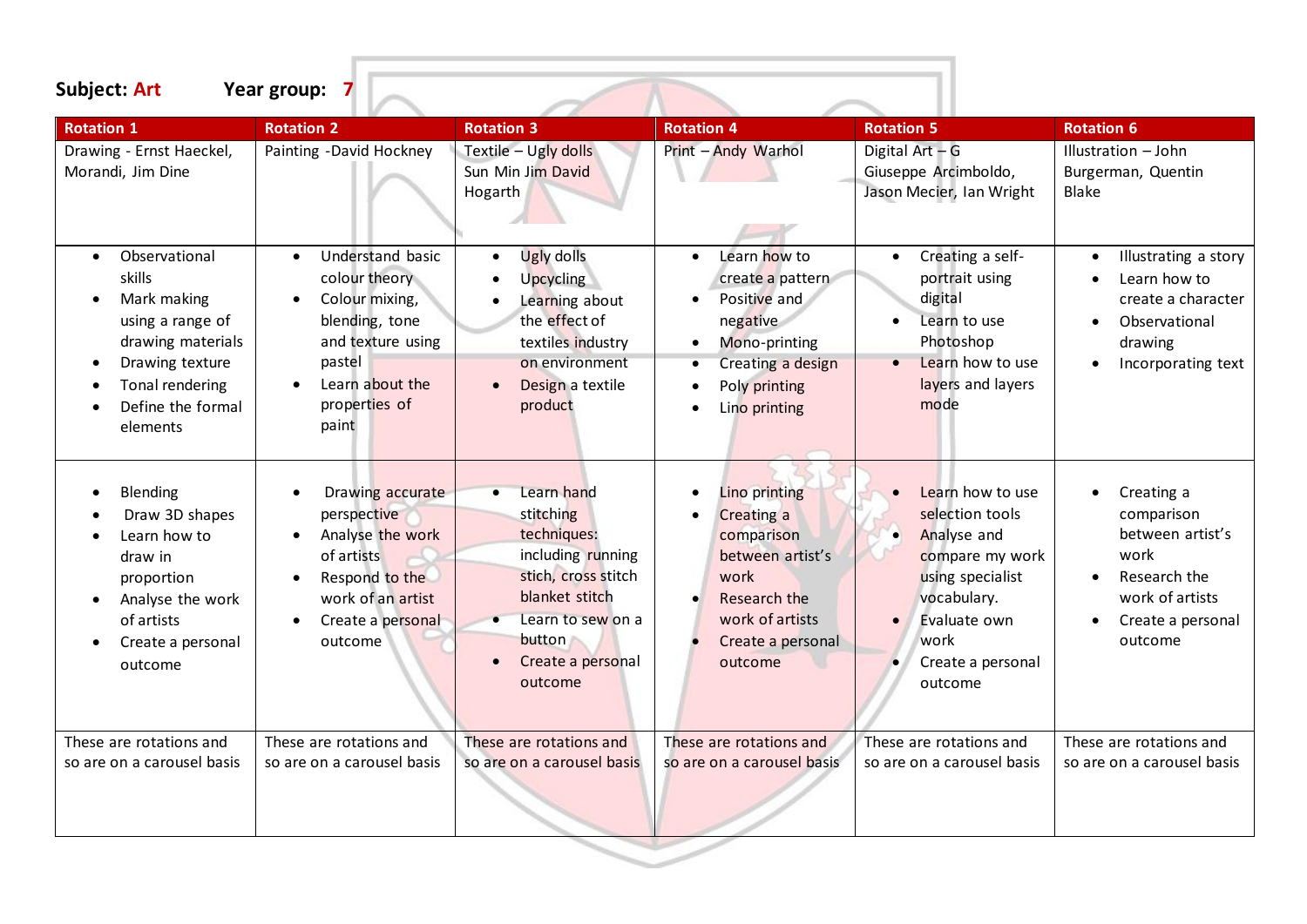| Assessment               | Assessment               | <b>Assessment</b>        | <b>Assessment</b>        | <b>Assessment</b>        | <b>Assessment</b>        |
|--------------------------|--------------------------|--------------------------|--------------------------|--------------------------|--------------------------|
| CW/HW                    | CW/HW                    | CW/HW                    | CW/HW                    | CW/HW                    | CW/HW                    |
| In class assessments,    | In class assessments,    | In class assessments,    | In class assessments,    | In class assessments,    | In class assessments,    |
| data reviews, verbal     | data reviews, verbal     | data reviews, verbal     | data reviews, verbal     | data reviews, verbal     | data reviews, verbal     |
| feedback weekly, written | feedback weekly, written | feedback weekly, written | feedback weekly, written | feedback weekly, written | feedback weekly, written |
| feedback fortnightly,    | feedback fortnightly,    | feedback fortnightly,    | feedback fortnightly,    | feedback fortnightly,    | feedback fortnightly,    |
| homework set Satchel     | homework set Satchel     | homework set Satchel     | homework set on Satchel  | homework set Satchel     | homework set on Satchel  |
| One, work reviews        | One, work reviews        | One, work reviews        | One, work reviews        | One, work reviews        | One, work reviews        |
|                          |                          |                          |                          |                          |                          |

#### **Skills developed through the year:**

Students learn how to develop their observational skills in drawing and painting including still life and perspective. Students further their understanding of a range of media including drawing, painting, printmaking, ceramics, illustration, dry graphics, and digital. A broad range of artists from diverse cultures are introduced as students learn how to appreciate and talk about art. Students work with specialist teachers through a rotation model.

In Y7 students build on a range of skills based in the workshop developing in:

Fine art, Textiles, Graphics, 3D, and Design Technology

#### **Extra-Curricular Opportunities:**

Key Stage 3 Art Club, Artist of the Month, Artist of the Year, and external competitions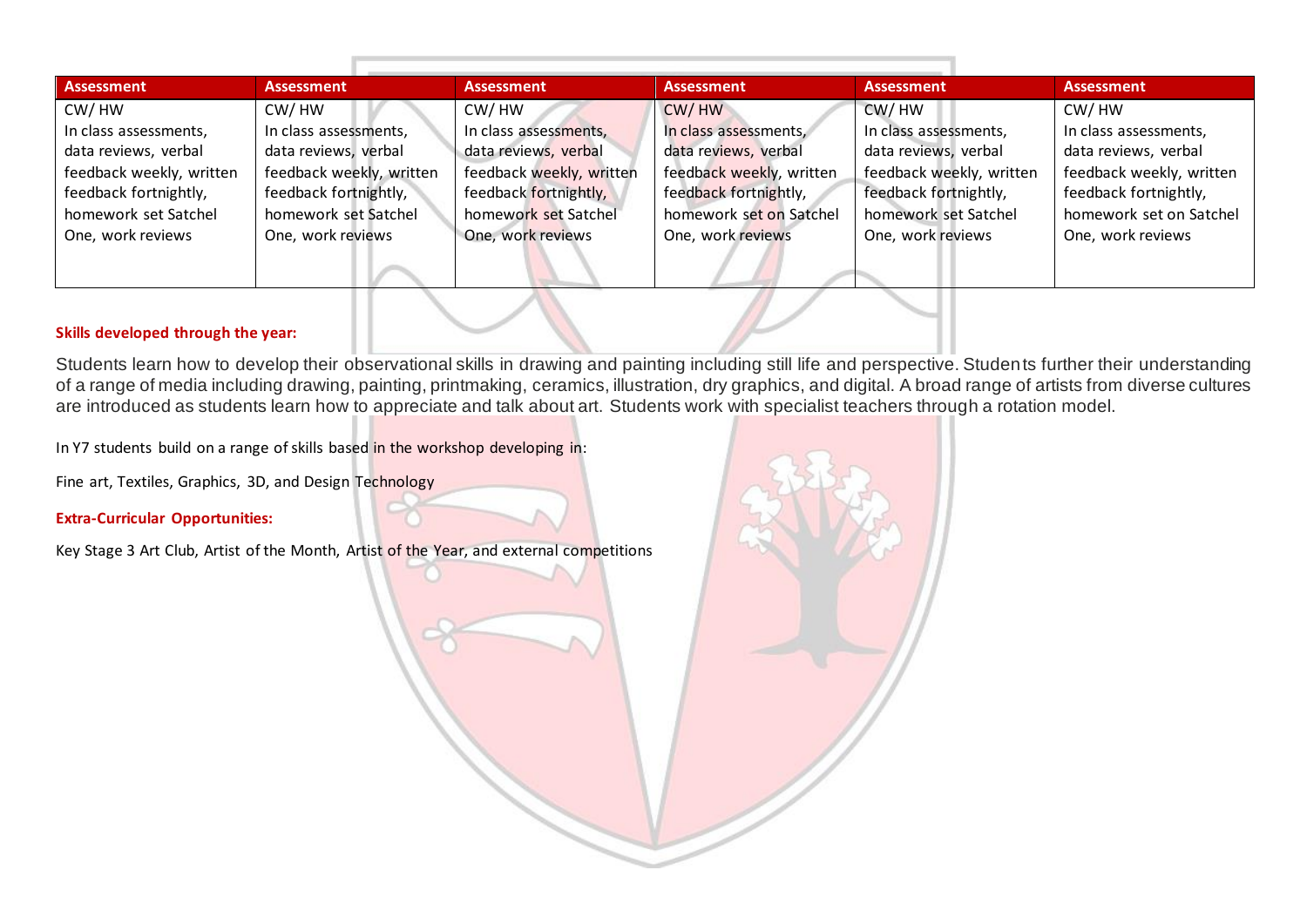| <b>Rotation 1</b>                                                                                                                                                                                                                | <b>Rotation 2</b>                                                                                                                                                                                          | <b>Rotation 3</b>                                                                                                                                                                                                                                                | <b>Rotation 4</b>                                                                                                                                                                                 | <b>Rotation 5</b>                                                                                                                                                                                                            | <b>Rotation 6</b>                                                                                                                                                                                                                         |
|----------------------------------------------------------------------------------------------------------------------------------------------------------------------------------------------------------------------------------|------------------------------------------------------------------------------------------------------------------------------------------------------------------------------------------------------------|------------------------------------------------------------------------------------------------------------------------------------------------------------------------------------------------------------------------------------------------------------------|---------------------------------------------------------------------------------------------------------------------------------------------------------------------------------------------------|------------------------------------------------------------------------------------------------------------------------------------------------------------------------------------------------------------------------------|-------------------------------------------------------------------------------------------------------------------------------------------------------------------------------------------------------------------------------------------|
| Drawing - Morandi                                                                                                                                                                                                                | <b>Painting- Cezanne, Joel</b><br>Penkman                                                                                                                                                                  | Textile- Pop art -<br>Lichtenstein                                                                                                                                                                                                                               | <b>Print-Endangered</b><br>species- Andy Warhol                                                                                                                                                   | <b>Digital -Hybrid Creature</b><br><b>Salvador Dali</b>                                                                                                                                                                      | Illustration - John<br><b>Burgerman, Quentin</b><br><b>Blake</b>                                                                                                                                                                          |
| Observational<br>$\bullet$<br>skills<br>Experiment with<br>mark making and<br>texture using a<br>range of drawing<br>materials<br>To be able to<br>draw 3D objects<br>using tone<br>Creating a<br>comparison<br>between artist's | Colour theory<br>$\bullet$<br>Colour mixing,<br>blending, tone<br>and texture<br>Learn about the<br>properties of<br>paint<br><b>Block paints</b><br>Compare a<br>historical and<br>contemporary<br>artist | <b>Heat transfer</b><br>$\bullet$<br>paint<br>Fabric paint<br>$\bullet$<br>Positive and<br>$\bullet$<br>negative shapes<br>Incorporating text<br>$\bullet$<br>Creating a<br>$\bullet$<br>comparison<br>between artist's<br>work<br>Analyse the work<br>$\bullet$ | Mono-printing<br>$\bullet$<br>Creating a design<br>Poly printing<br>Create a<br>multilayer Lino<br>print<br>Creating a<br>comparison<br>between artist's<br>work<br>Analyse the work<br>$\bullet$ | Creating a hybrid<br>$\bullet$<br>creature using<br>photoshop<br>Learn how to use<br>layers and edit an<br>image selection<br>tools<br>Creating a<br>$\bullet$<br>comparison<br>between artist's<br>work<br>Learn how to use | Learn about the<br>$\bullet$<br>work of<br>contemporary<br>illustrators<br>Learn how to<br>$\bullet$<br>work with clay<br>Learn how to<br>$\bullet$<br>create a character<br>Learn how to<br>$\bullet$<br>work in a range of<br>materials |
| work<br>Research the<br>work of artists                                                                                                                                                                                          | Analyse the work<br>of a<br>contemporary<br>artist                                                                                                                                                         | of a<br>contemporary<br>artist                                                                                                                                                                                                                                   | of a<br>contemporary<br>artist                                                                                                                                                                    | transform and<br>rotation tools<br>Analyse the work<br>of a<br>contemporary<br>artist                                                                                                                                        | Learn different<br>$\bullet$<br>ways to create a<br>story                                                                                                                                                                                 |
| To produce a<br>personal outcome<br>which carefully<br>consider the<br>formal elements<br>of drawing<br>Evaluate work                                                                                                            | Respond in the<br>$\bullet$<br>style of an artist<br>Create a personal<br>outcome<br>Evaluate work                                                                                                         | Create a personal<br>$\bullet$<br>outcome<br>Evaluate work<br>$\bullet$                                                                                                                                                                                          | Develop<br>independent<br>working<br>Create a personal<br>outcome<br>Evaluate work                                                                                                                | Develop<br>$\bullet$<br>independent<br>working<br>Create a personal<br>outcome<br>Evaluate work                                                                                                                              | Create a personal<br>$\bullet$<br>outcome<br>Evaluate work<br>$\bullet$                                                                                                                                                                   |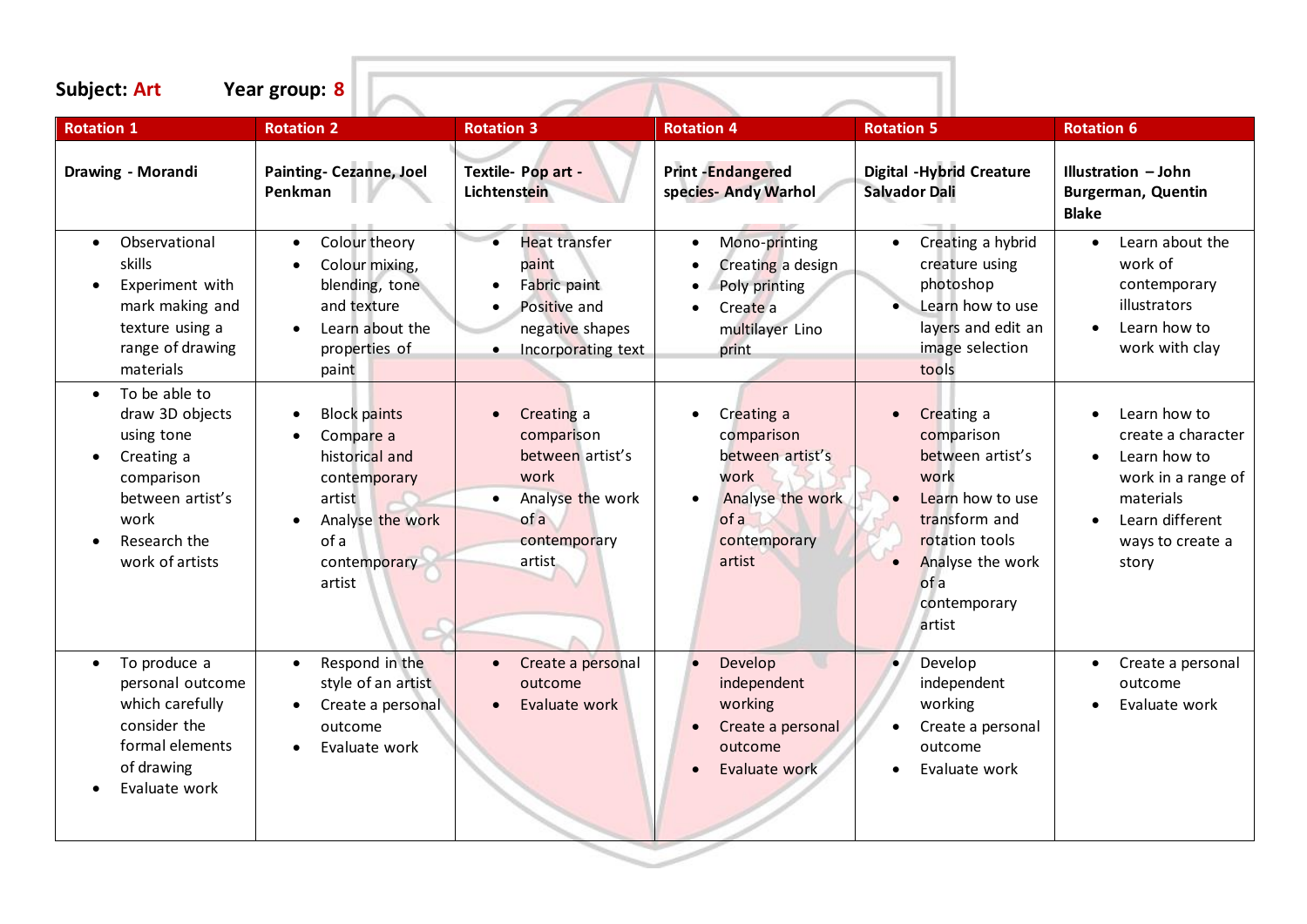| Assessment               | Assessment               | <b>Assessment</b>        | Assessment               | Assessment               | Assessment               |
|--------------------------|--------------------------|--------------------------|--------------------------|--------------------------|--------------------------|
| CW/HW                    | CW/HW                    | CW/HW                    | CW/HW                    | CW/HW                    | CW/HW                    |
| In class assessments,    | In class assessments,    | In class assessments,    | In class assessments,    | In class assessments,    | In class assessments,    |
| data reviews, verbal     | data reviews, verbal     | data reviews, verbal     | data reviews, verbal     | data reviews, verbal     | data reviews, verbal     |
| feedback weekly, written | feedback weekly, written | feedback weekly, written | feedback weekly, written | feedback weekly, written | feedback weekly, written |
| feedback fortnightly,    | feedback fortnightly,    | feedback fortnightly,    | feedback fortnightly,    | feedback fortnightly,    | feedback fortnightly,    |
| homework set on Satchel  | homework set on Satchel  | homework set on Satchel  | homework set on Satchel  | homework set on Satchel  | homework set on Satchel  |
| One, ork reviews         | One, work reviews        | One, work reviews        | One, work reviews        | One, work reviews        | One, work reviews        |
|                          |                          |                          |                          |                          |                          |

#### **Skills developed through the year:**

Students learn how to develop their observational skills in drawing and painting including still life and perspective. Students further their understanding of a range of media including drawing, painting, printmaking, ceramics, illustration, dry graphics, and digital. A broad range of artists from diverse cultures are introduced as students learn how to appreciate and talk about art. Students work with specialist teachers through a rotation model.

In Y8 students build on a range of skills based in the workshop developing in:

Fine art, Textiles, Graphics, 3D, and Design Technology

#### **Extra-Curricular Opportunities:**

Key Stage 3 Art Club, Artist of the Month, Artist of the Year, and external competitions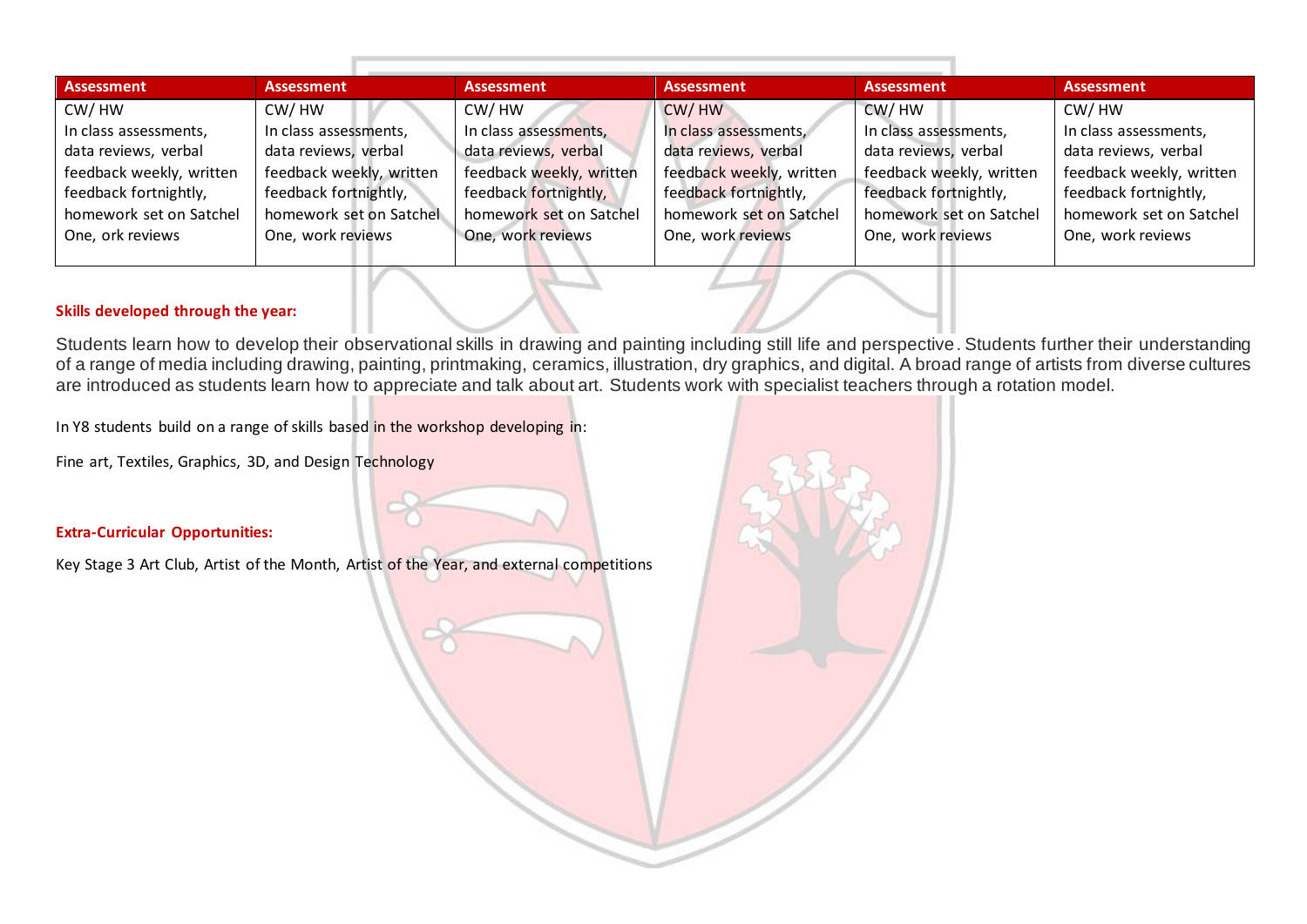## **Subject: Art GCSE Year group: 9**

**GCSE title:** In Year 9 the student's progress through four rotations textiles and print, drawing and sculpture, paint and digital, graphics and photography

At the end of Y9 students will choose the exam in which they want to specialize.

## **Exam Board: Edexcel**

## Unit 1 and Unit 2

Practical work completed in class and HW 80%

## Fine Art/ Unendorsed

Practical: 10-hour exam -Taken over two days 20%

| <b>Rotation 1</b>                                                                                      | <b>Rotation 2</b>                                                                                                             | <b>Rotation 3</b>                                                                                                                                                                             | <b>Rotation 4</b>                                                                                                                                                                                                                                             |
|--------------------------------------------------------------------------------------------------------|-------------------------------------------------------------------------------------------------------------------------------|-----------------------------------------------------------------------------------------------------------------------------------------------------------------------------------------------|---------------------------------------------------------------------------------------------------------------------------------------------------------------------------------------------------------------------------------------------------------------|
| Textiles and print                                                                                     | Drawing and sculpture:                                                                                                        | Paint and digital                                                                                                                                                                             | Graphics and photography                                                                                                                                                                                                                                      |
| Heat press<br>Transfer paints<br>embroidery<br><b>Inks</b><br>Work with a range of fabrics             | Observational skills<br>Experiment with mark making<br>and texture using a range of<br>drawing materials                      | Developing Colour theory<br>Learn how to use different<br>paint:<br>Acrylic, Water colour, Gouache,<br>Colour mixing, blending,<br>Tone and texture<br>Learn about the properties of<br>paint | Using Illustrator to plan a 3D<br>typographic piece.<br>Using manual techniques to<br>make a physical model<br>Record and edit images using<br>$\bullet$<br>camera and Photoshop<br>Use digital images to create and<br>$\bullet$<br>installation or painting |
| Hand sewing<br>machine stitch<br>applique, transfer paint<br>poly print & weaves<br>Developing pattern | To be able to draw 3D objects<br>using tone<br>Creating a comparison between<br>artist's work<br>Research the work of artists | Learn how to use layers and edit<br>an image selection tools<br>Adobe Photoshop                                                                                                               | Adobe Illustrator<br>$\bullet$                                                                                                                                                                                                                                |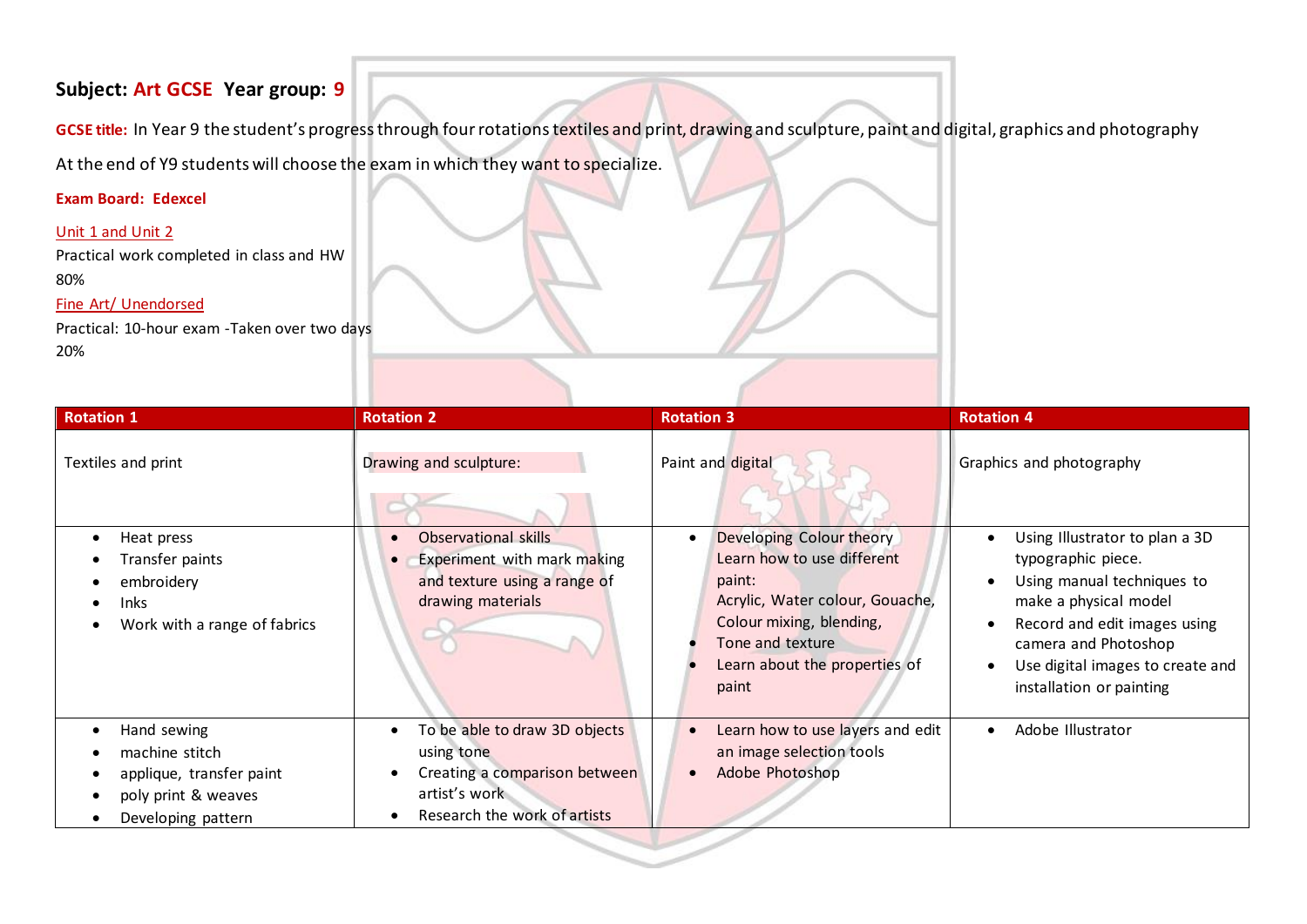| Artist response<br>Personal outcome<br>Evaluation                                                                                                            | To work with clay using<br>different hand building<br>techniques<br>To work with wire<br>To work with papier mache<br>To produce a personal outcome<br>which carefully consider the<br>formal elements of drawing<br>Evaluation | To produce a personal outcome<br>which carefully consider the<br>formal elements of drawing<br>Evaluation                                                    | To produce a personal outcome<br>$\bullet$<br>which carefully consider the<br>formal elements of drawing<br>Evaluation<br>$\bullet$                          |
|--------------------------------------------------------------------------------------------------------------------------------------------------------------|---------------------------------------------------------------------------------------------------------------------------------------------------------------------------------------------------------------------------------|--------------------------------------------------------------------------------------------------------------------------------------------------------------|--------------------------------------------------------------------------------------------------------------------------------------------------------------|
| <b>Assessment</b>                                                                                                                                            | <b>Assessment</b>                                                                                                                                                                                                               | <b>Assessment</b>                                                                                                                                            | <b>Assessment</b>                                                                                                                                            |
| CW/HW<br>In class assessments,<br>data reviews, verbal feedback weekly,<br>written feedback fortnightly, homework<br>set on Show My Homework<br>Work reviews | CW/HW<br>In class assessments,<br>data reviews, verbal feedback weekly,<br>written feedback fortnightly, homework<br>set on Show My Homework<br>Work reviews                                                                    | CW/HW<br>In class assessments,<br>data reviews, verbal feedback weekly,<br>written feedback fortnightly, homework<br>set on Show My Homework<br>Work reviews | CW/HW<br>In class assessments,<br>data reviews, verbal feedback weekly,<br>written feedback fortnightly, homework<br>set on Show My Homework<br>Work reviews |
| Skills developed through the year:<br>In Y9 students build on a range of skills based in the workshop.                                                       |                                                                                                                                                                                                                                 |                                                                                                                                                              |                                                                                                                                                              |

As part of a recover curriculum Students are on a carousel system and will rotate across four subjects over the course of the year.

Students will choose an area to focus on at the end of Year 9 for year 10 and 11.

**Art Rotation**: textiles and print, drawing and sculpture, paint and digital, graphics and photography

At the end of year 9 students will opt for one of these 5 specialisms for Art GCSE:

- 1. FINE ART
- 2. TEXTILES
- 3. GRAPHICS
- 4. SCULPTURE
- 5. PHOTOGRAPHY
- 6. UNENDORSED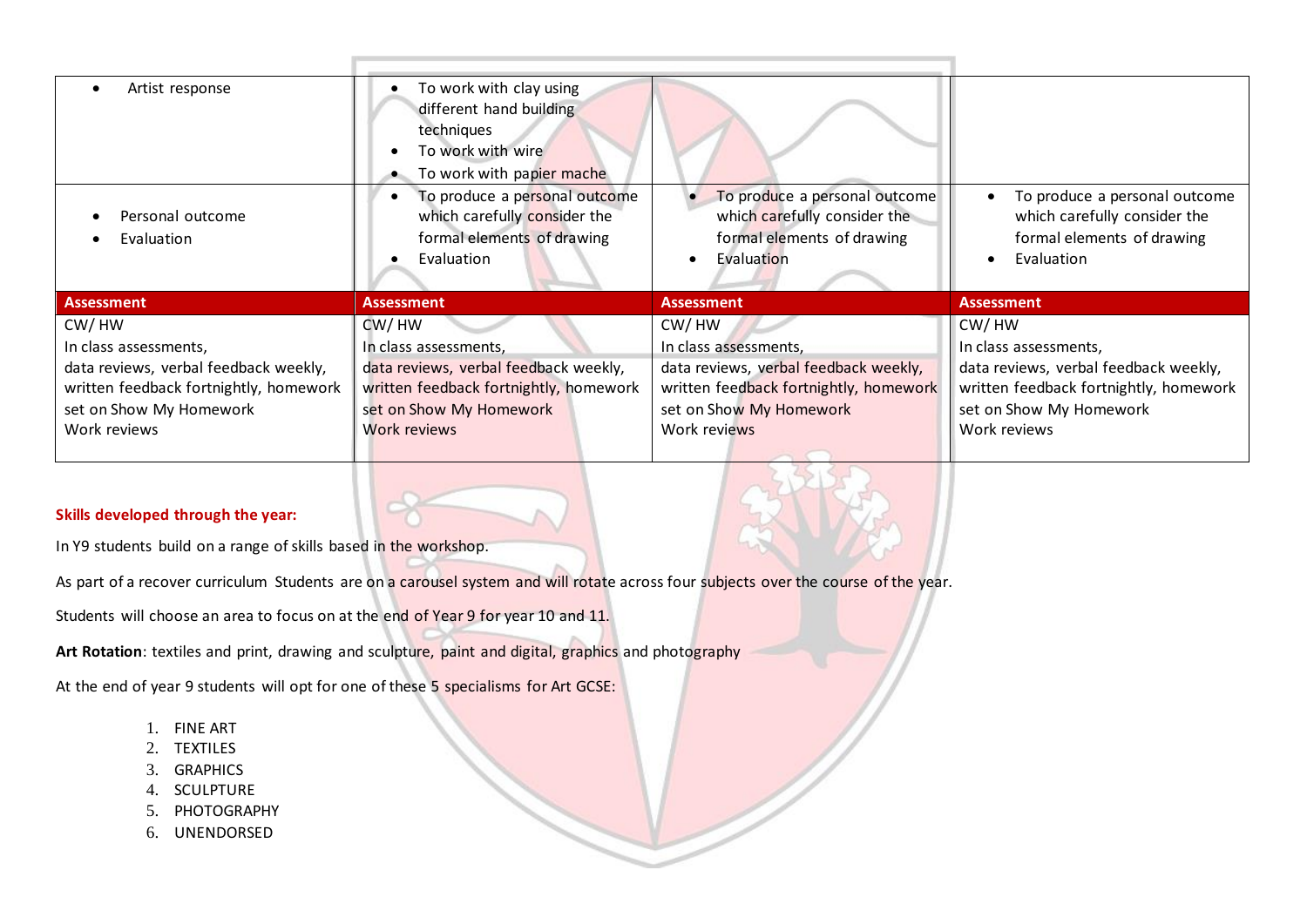## **Extra-Curricular Opportunities:**

Key Stage 3 after school club, external competitions and intervention

**Resources to support independent learning – Include titles of text/revision books and useful other resources:**

**Useful websites**

**BBC bitesize:**

<https://www.bbc.co.uk/bitesize/subjects/z8tnvcw>

**Tate:** <https://www.tate.org.uk/art/student-resource>

**National portrait Gallery:<https://www.npg.org.uk/>**

**British Museum:<https://www.britishmuseum.org/>**

**Victoria and Albert:<https://www.vam.ac.uk/>**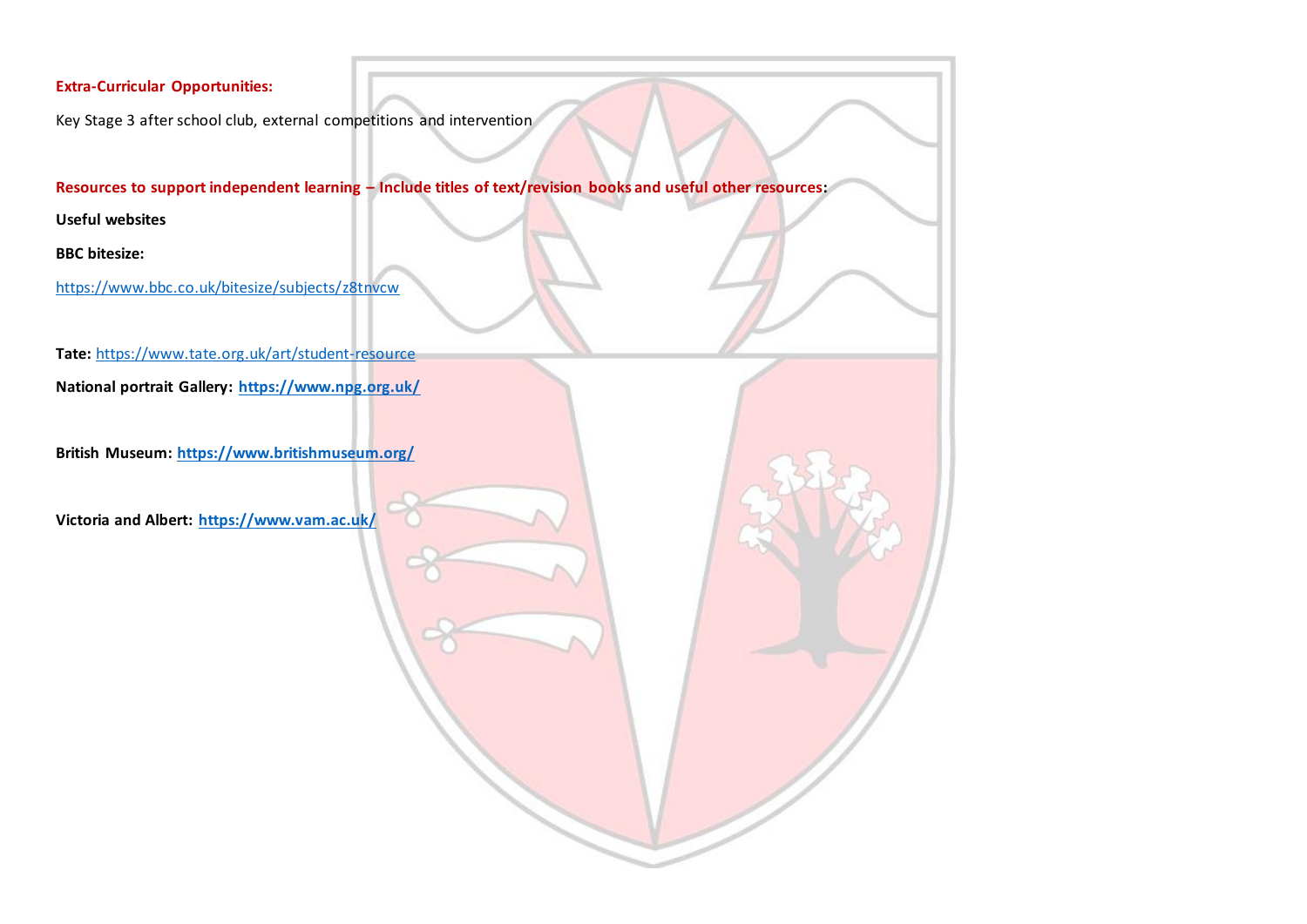# **Subject: Fine Art, Textile Design, Graphic Communication. Unendorsed (Art Craft and Design)Year group: 10**

**GCSE title:** Write name here (Write number here if applicable or delete)

### **Exam Board: Edexcel**

Component 1: 60%- Year 10

Component 2: 40% - Year 11 Externally set assessment (ESA). Paper is available from 1 February

In art and design students will be given individual learning plans (ILP). This contains personalised targets for each student specifically written to guide them individually to the next stage and to pinpoint areas for improvement or development. Students are expected to contribute to these targets using green pen.

| <b>FINE ART</b><br><b>FINE ART</b><br><b>FINE ART</b><br><b>FINE ART</b><br><b>FINE ART</b><br><b>FINE ART</b><br><b>COMPONENT 1: Personal</b><br><b>COMPONENT 1: Personal</b><br><b>COMPONENT 1: Personal</b><br><b>COMPONENT 1: Personal</b><br><b>COMPONENT 1: Personal</b><br><b>COMPONENT 1: Personal</b><br>Portfolio<br>Portfolio<br>Portfolio<br>Portfolio<br>Portfolio<br>Portfolio<br>THEME:<br>THEME:<br>THEME:<br>THEME:<br>THEME:<br>THEME:<br>LIFESTYLE FOOD AND<br>LIFESTYLE FOOD AND<br>LIFESTYLE FOOD AND<br>LIFESTYLE FOOD AND<br>Landscape vs cityscape<br>Landscape vs cityscape<br>Lino Print 4 colour<br><b>DRINK</b><br>Mono print<br><b>DRINK</b><br><b>DRINK</b><br><b>DRINK</b><br>Painting textures where<br>Respond and develop<br>reduction print<br>The main focus is<br>Producing a series of<br>Produce outcomes<br>compositional work to<br>pastiches demonstrating<br>appropriate<br>painting.<br>Researching the work of<br>colour mixing, blending,<br>produce a series of<br>developmental work on<br>tone and texture<br>their chosen theme.<br>artists (AO1)<br>paintings on their chosen<br>theme.<br><b>TEXTILE DESIGN</b><br><b>TEXTILE DESIGN</b><br><b>TEXTILE DESIGN</b><br><b>TEXTILE DESIGN</b><br><b>TEXTILE DESIGN</b><br><b>TEXTILE DESIGN</b><br><b>COMPONENT 1: Personal</b><br><b>COMPONENT 1: Personal</b><br><b>COMPONENT 1: Personal</b><br><b>COMPONENT 1: Personal</b><br><b>COMPONENT 1: Personal</b><br><b>COMPONENT 1: Personal</b><br>Portfolio<br>Portfolio<br>Portfolio<br>Portfolio<br>Portfolio<br>Portfolio<br>THEME:<br>THEME:<br>THEME:<br>THEME:<br>THEME:<br>THEME:<br>Kew Gardens<br><b>Kew Gardens</b><br><b>Kew Gardens</b><br><b>Kew Gardens</b><br><b>Kew Gardens</b><br><b>Kew Gardens</b> | <b>Autumn 1</b>           | <b>Autumn 2</b>     | <b>Spring 1</b>           | <b>Spring 2</b>           | <b>Summer 1</b>      | <b>Summer 2</b>            |
|-------------------------------------------------------------------------------------------------------------------------------------------------------------------------------------------------------------------------------------------------------------------------------------------------------------------------------------------------------------------------------------------------------------------------------------------------------------------------------------------------------------------------------------------------------------------------------------------------------------------------------------------------------------------------------------------------------------------------------------------------------------------------------------------------------------------------------------------------------------------------------------------------------------------------------------------------------------------------------------------------------------------------------------------------------------------------------------------------------------------------------------------------------------------------------------------------------------------------------------------------------------------------------------------------------------------------------------------------------------------------------------------------------------------------------------------------------------------------------------------------------------------------------------------------------------------------------------------------------------------------------------------------------------------------------------------------------------------------------------------------------------------------|---------------------------|---------------------|---------------------------|---------------------------|----------------------|----------------------------|
|                                                                                                                                                                                                                                                                                                                                                                                                                                                                                                                                                                                                                                                                                                                                                                                                                                                                                                                                                                                                                                                                                                                                                                                                                                                                                                                                                                                                                                                                                                                                                                                                                                                                                                                                                                         |                           |                     |                           |                           |                      |                            |
|                                                                                                                                                                                                                                                                                                                                                                                                                                                                                                                                                                                                                                                                                                                                                                                                                                                                                                                                                                                                                                                                                                                                                                                                                                                                                                                                                                                                                                                                                                                                                                                                                                                                                                                                                                         |                           |                     |                           |                           |                      |                            |
|                                                                                                                                                                                                                                                                                                                                                                                                                                                                                                                                                                                                                                                                                                                                                                                                                                                                                                                                                                                                                                                                                                                                                                                                                                                                                                                                                                                                                                                                                                                                                                                                                                                                                                                                                                         |                           |                     |                           |                           |                      |                            |
|                                                                                                                                                                                                                                                                                                                                                                                                                                                                                                                                                                                                                                                                                                                                                                                                                                                                                                                                                                                                                                                                                                                                                                                                                                                                                                                                                                                                                                                                                                                                                                                                                                                                                                                                                                         |                           |                     |                           |                           |                      |                            |
|                                                                                                                                                                                                                                                                                                                                                                                                                                                                                                                                                                                                                                                                                                                                                                                                                                                                                                                                                                                                                                                                                                                                                                                                                                                                                                                                                                                                                                                                                                                                                                                                                                                                                                                                                                         |                           |                     |                           |                           |                      |                            |
|                                                                                                                                                                                                                                                                                                                                                                                                                                                                                                                                                                                                                                                                                                                                                                                                                                                                                                                                                                                                                                                                                                                                                                                                                                                                                                                                                                                                                                                                                                                                                                                                                                                                                                                                                                         |                           |                     |                           |                           |                      |                            |
|                                                                                                                                                                                                                                                                                                                                                                                                                                                                                                                                                                                                                                                                                                                                                                                                                                                                                                                                                                                                                                                                                                                                                                                                                                                                                                                                                                                                                                                                                                                                                                                                                                                                                                                                                                         |                           |                     |                           |                           |                      |                            |
|                                                                                                                                                                                                                                                                                                                                                                                                                                                                                                                                                                                                                                                                                                                                                                                                                                                                                                                                                                                                                                                                                                                                                                                                                                                                                                                                                                                                                                                                                                                                                                                                                                                                                                                                                                         |                           |                     |                           |                           |                      | (paintings) based on their |
|                                                                                                                                                                                                                                                                                                                                                                                                                                                                                                                                                                                                                                                                                                                                                                                                                                                                                                                                                                                                                                                                                                                                                                                                                                                                                                                                                                                                                                                                                                                                                                                                                                                                                                                                                                         |                           |                     |                           |                           |                      |                            |
|                                                                                                                                                                                                                                                                                                                                                                                                                                                                                                                                                                                                                                                                                                                                                                                                                                                                                                                                                                                                                                                                                                                                                                                                                                                                                                                                                                                                                                                                                                                                                                                                                                                                                                                                                                         |                           |                     |                           |                           |                      |                            |
|                                                                                                                                                                                                                                                                                                                                                                                                                                                                                                                                                                                                                                                                                                                                                                                                                                                                                                                                                                                                                                                                                                                                                                                                                                                                                                                                                                                                                                                                                                                                                                                                                                                                                                                                                                         |                           |                     |                           |                           |                      |                            |
|                                                                                                                                                                                                                                                                                                                                                                                                                                                                                                                                                                                                                                                                                                                                                                                                                                                                                                                                                                                                                                                                                                                                                                                                                                                                                                                                                                                                                                                                                                                                                                                                                                                                                                                                                                         |                           |                     |                           |                           |                      |                            |
|                                                                                                                                                                                                                                                                                                                                                                                                                                                                                                                                                                                                                                                                                                                                                                                                                                                                                                                                                                                                                                                                                                                                                                                                                                                                                                                                                                                                                                                                                                                                                                                                                                                                                                                                                                         |                           |                     |                           |                           |                      |                            |
|                                                                                                                                                                                                                                                                                                                                                                                                                                                                                                                                                                                                                                                                                                                                                                                                                                                                                                                                                                                                                                                                                                                                                                                                                                                                                                                                                                                                                                                                                                                                                                                                                                                                                                                                                                         |                           |                     |                           |                           |                      |                            |
|                                                                                                                                                                                                                                                                                                                                                                                                                                                                                                                                                                                                                                                                                                                                                                                                                                                                                                                                                                                                                                                                                                                                                                                                                                                                                                                                                                                                                                                                                                                                                                                                                                                                                                                                                                         |                           |                     |                           |                           |                      |                            |
|                                                                                                                                                                                                                                                                                                                                                                                                                                                                                                                                                                                                                                                                                                                                                                                                                                                                                                                                                                                                                                                                                                                                                                                                                                                                                                                                                                                                                                                                                                                                                                                                                                                                                                                                                                         |                           |                     |                           |                           |                      |                            |
|                                                                                                                                                                                                                                                                                                                                                                                                                                                                                                                                                                                                                                                                                                                                                                                                                                                                                                                                                                                                                                                                                                                                                                                                                                                                                                                                                                                                                                                                                                                                                                                                                                                                                                                                                                         |                           |                     |                           |                           |                      |                            |
|                                                                                                                                                                                                                                                                                                                                                                                                                                                                                                                                                                                                                                                                                                                                                                                                                                                                                                                                                                                                                                                                                                                                                                                                                                                                                                                                                                                                                                                                                                                                                                                                                                                                                                                                                                         | Students are familiarised | Students are guided | Students start to develop | Students start to respond | Students develop and | Students start to          |
| through the Assessment<br>present design ideas, final<br>with the exam style.<br>and explore theme and<br>to artists, Picasso, Andrea<br>construct outcomes.                                                                                                                                                                                                                                                                                                                                                                                                                                                                                                                                                                                                                                                                                                                                                                                                                                                                                                                                                                                                                                                                                                                                                                                                                                                                                                                                                                                                                                                                                                                                                                                                            |                           |                     |                           |                           |                      |                            |
| Research on<br>Objectives (A.Os.)<br>Lauren and Timorous<br>design, exploring theme.<br>skills - mark making,                                                                                                                                                                                                                                                                                                                                                                                                                                                                                                                                                                                                                                                                                                                                                                                                                                                                                                                                                                                                                                                                                                                                                                                                                                                                                                                                                                                                                                                                                                                                                                                                                                                           |                           |                     |                           |                           |                      |                            |
| Students record colour<br>Drawing skills and<br>independently chosen<br>trapping, heat press,<br>Beasties. Students create                                                                                                                                                                                                                                                                                                                                                                                                                                                                                                                                                                                                                                                                                                                                                                                                                                                                                                                                                                                                                                                                                                                                                                                                                                                                                                                                                                                                                                                                                                                                                                                                                                              |                           |                     |                           |                           |                      |                            |
| techniques introduced for<br>topic based on design and<br>pattern, a shape and form<br>transfer paint. Students<br>lino prints in response to                                                                                                                                                                                                                                                                                                                                                                                                                                                                                                                                                                                                                                                                                                                                                                                                                                                                                                                                                                                                                                                                                                                                                                                                                                                                                                                                                                                                                                                                                                                                                                                                                           |                           |                     |                           |                           |                      |                            |
| fashion designs.<br>from primary Kew photos.<br>create digital                                                                                                                                                                                                                                                                                                                                                                                                                                                                                                                                                                                                                                                                                                                                                                                                                                                                                                                                                                                                                                                                                                                                                                                                                                                                                                                                                                                                                                                                                                                                                                                                                                                                                                          |                           |                     |                           |                           |                      |                            |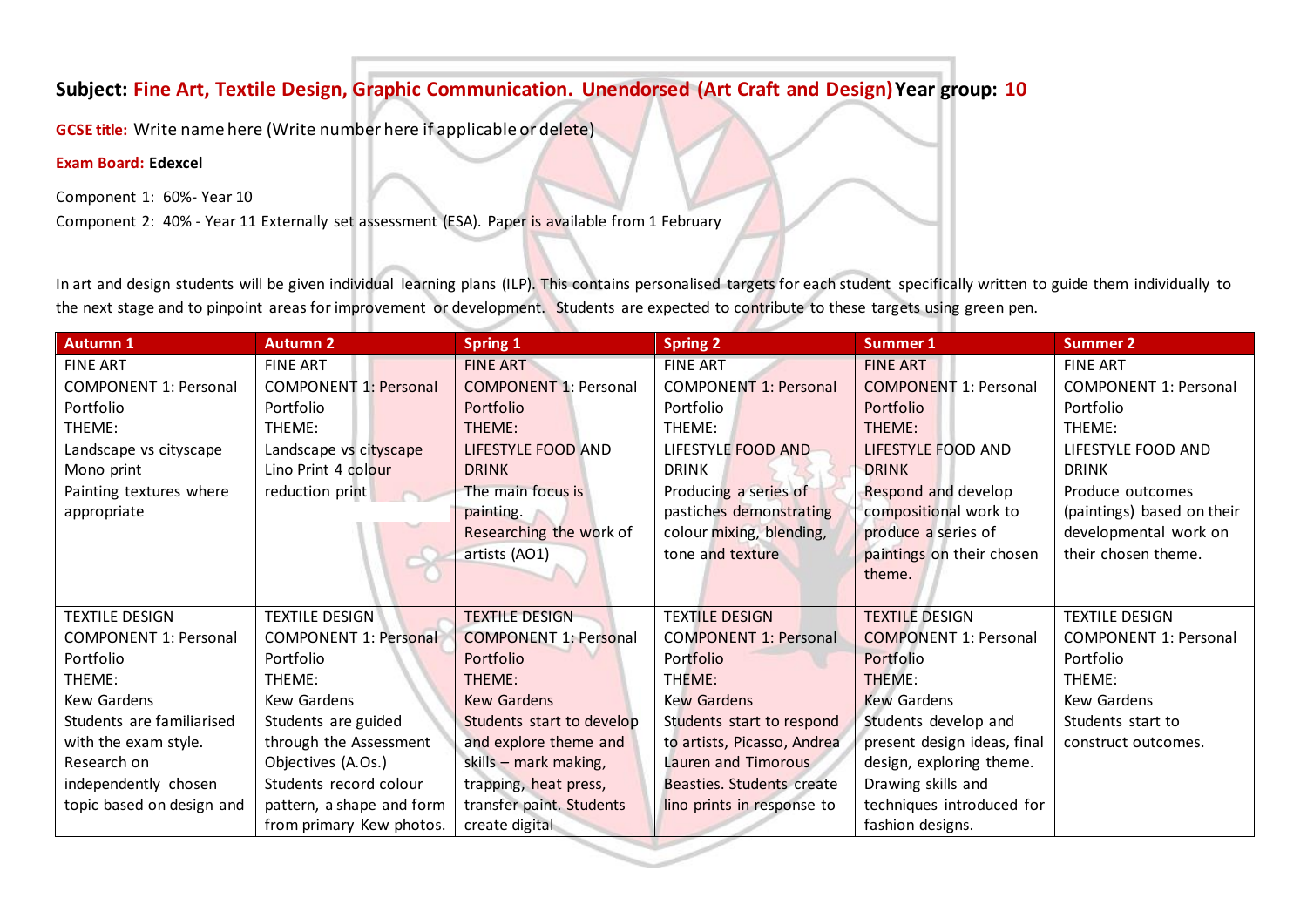| making products for the                 |                                             | experiments, line                            | arts whilst exploring own                          |                                              |                                          |
|-----------------------------------------|---------------------------------------------|----------------------------------------------|----------------------------------------------------|----------------------------------------------|------------------------------------------|
| Kew gift shop.                          |                                             | drawings.                                    | theme.                                             |                                              |                                          |
|                                         |                                             |                                              |                                                    |                                              |                                          |
| <b>GRAPHIC</b>                          | <b>GRAPHIC</b>                              | <b>GRAPHIC</b>                               | <b>GRAPHIC</b>                                     | <b>GRAPHIC</b>                               | <b>GRAPHIC</b>                           |
| <b>COMMUNICATION</b>                    | <b>COMMUNICATION</b>                        | <b>COMMUNICATION</b>                         | <b>COMMUNICATION</b>                               | <b>COMMUNICATION</b>                         | <b>COMMUNICATION</b>                     |
| <b>COMPONENT 1: Personal</b>            | <b>COMPONENT 1: Personal</b>                | <b>COMPONENT 1: Personal</b>                 | <b>COMPONENT 1: Personal</b>                       | <b>COMPONENT 1: Personal</b>                 | <b>COMPONENT 1: Personal</b>             |
| Portfolio                               | Portfolio                                   | Portfolio                                    | Portfolio                                          | Portfolio                                    | Portfolio                                |
| THEME:                                  | Typography                                  | THEME:                                       | THEME:                                             | THEME:                                       | THEME:                                   |
| Typography<br>Students are familiarised | Students are able to<br>choose and download | <b>Character Design</b><br>Students create a | <b>Character Design</b><br>The make merchandise to | Exam style project:<br>Students are given an | Exam style project:<br>Students complete |
| with the rules of                       | appropriate fonts. They                     | character based on an                        | promote their character                            | exam style topic to                          | outcomes for their exam                  |
| typography. They use                    | are aware of layout and                     | animal, using traditional                    |                                                    | research and produce                         | style project                            |
| Adobe Illustrator (AI)                  | relevant placement of                       | and digital recording                        |                                                    | experimental and                             |                                          |
| to make selections. They                | text. They are introduced                   |                                              |                                                    | developmental work for.                      |                                          |
| research, respond to and                | to logo design and create                   |                                              |                                                    | They have the choice to                      |                                          |
| evaluate work of artists                | a logo and poster for a                     |                                              |                                                    | select a topic or theme                      |                                          |
| and designers.                          | charity.                                    |                                              |                                                    | which interests them                         |                                          |
| ART, CRAFT AND DESIGN                   | ART, CRAFT AND DESIGN                       | ART, CRAFT AND DESIGN                        | ART, CRAFT AND DESIGN                              | ART, CRAFT AND DESIGN                        | ART, CRAFT AND DESIGN                    |
| <b>COMPONENT 1: Personal</b>            | <b>COMPONENT 1: Personal</b>                | <b>COMPONENT 1: Personal</b>                 | <b>COMPONENT 1: Personal</b>                       | <b>COMPONENT 1: Personal</b>                 | <b>COMPONENT 1: Personal</b>             |
| Portfolio                               | Portfolio                                   | Portfolio                                    | Portfolio                                          | Portfolio                                    | Portfolio                                |
| THEME:                                  | THEME:                                      | THEME:                                       | THEME:                                             | THEME:                                       | THEME:                                   |
| Identity                                | Identity                                    | Identity                                     | Identity                                           | Identity                                     | Identity                                 |
| Students work on                        | Students work with we                       | Students work on refining                    | Students select an area of                         | Students respond and                         | Students complete                        |
| developing analytical                   | and dry materials to                        | 2D and 3D skills in                          | focus for their theme and                          | develop compositional                        | outcomes for their                       |
| skills alongside drawing                | experiment with a range                     | photography, wire and                        | work towards a series of                           | work to produce a series                     | Identity project                         |
| for 2D and 3D projects.                 | of traditional and digital                  | clay                                         | mini experimental                                  | of paintings on their                        |                                          |
|                                         | media.                                      |                                              | outcomes.                                          | chosen theme.                                |                                          |
|                                         |                                             |                                              |                                                    |                                              |                                          |
|                                         |                                             |                                              |                                                    |                                              |                                          |
|                                         |                                             |                                              |                                                    |                                              |                                          |
|                                         |                                             |                                              |                                                    |                                              |                                          |
|                                         |                                             |                                              |                                                    |                                              |                                          |
|                                         |                                             |                                              |                                                    |                                              |                                          |
|                                         |                                             |                                              |                                                    |                                              |                                          |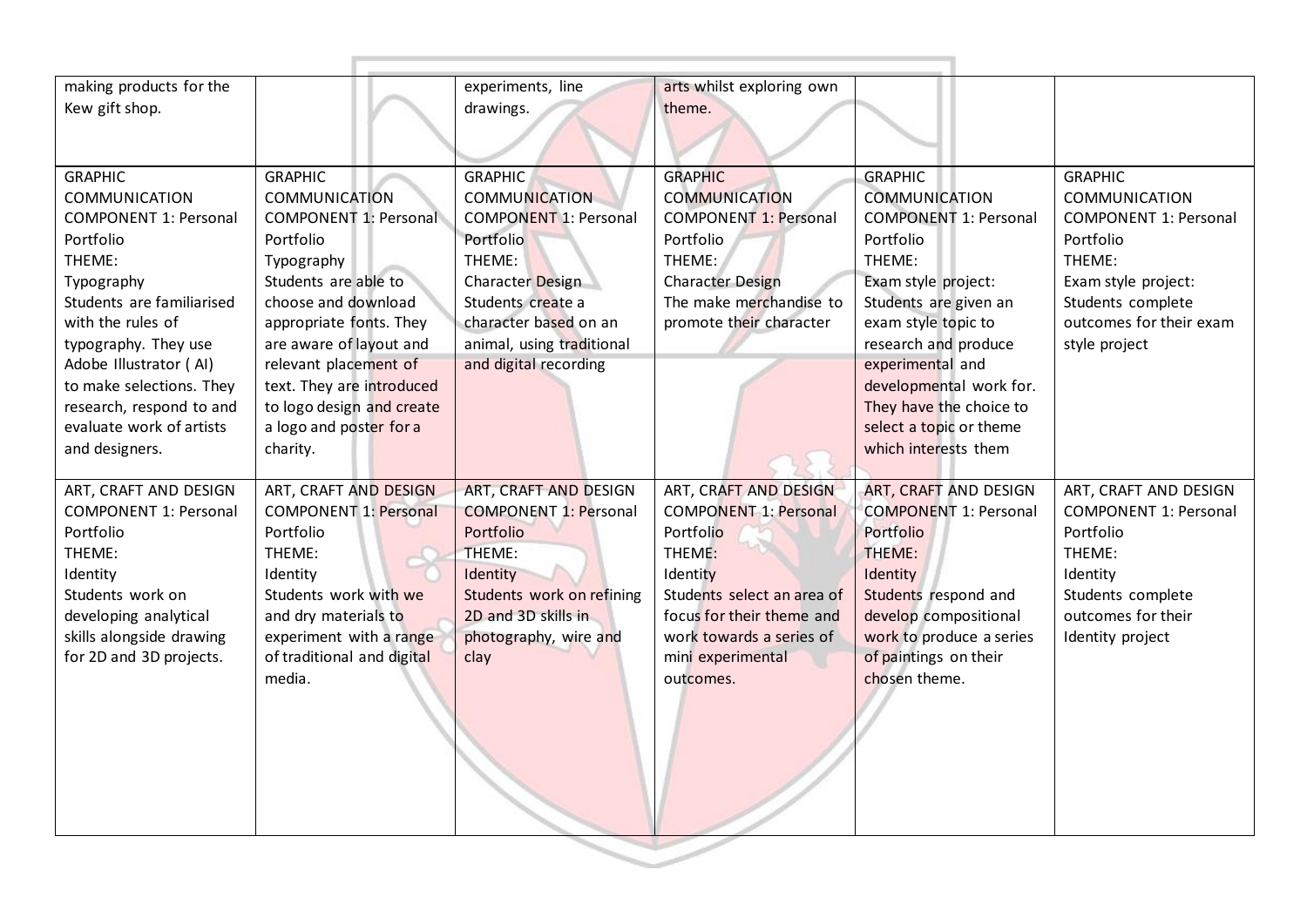#### **Assessment**

GCSE – In class folder assessments. Students should refer to their ILP (Individual Learning Plan). These are placed in their folders. Internal standardisation occurs termly to ensure consistency across the art and design specifications. Work completed in mock examinations in art and design is integrated into Component 1 in Year 10 and into Component 2 in Year 11 (a separate grade is also given to assess how they work in examination conditions)

#### **Skills developed through the year:**

- Analysis of artists' work
- Responding to the work of artists and designers
- Experimenting with materials and techniques. Refining work and skills
- Realising their own ideas visually.

#### **Extra-Curricular Opportunities:**

After school classes (days will differ according to individual staff)

**Resources to support independent learning – Include titles of text/revision books and useful other resources:**

Examination Board textbooks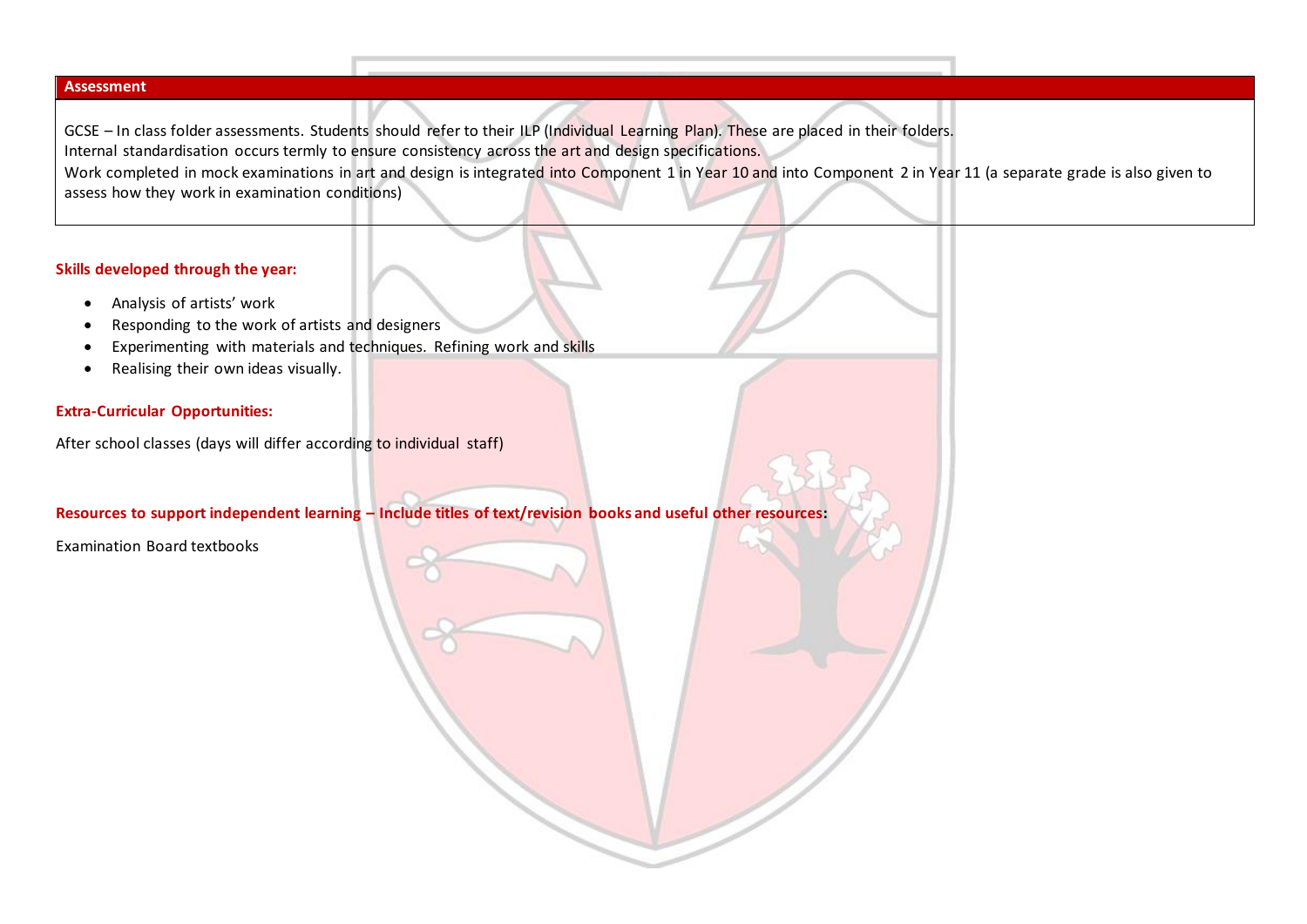# **Subject: Fine Art, Textile Design, Graphic Communication. Unendorsed (Art Craft and Design)Year group: 11**

**GCSE title:** Write name here (Write number here if applicable or delete)

### **Exam Board: Edexcel**

Component 1: 60%- Year 10

Component 2: 40% - Year 11 Externally set assessment (ESA). Paper is available from 1 February

In art and design students will be given individual learning plans (ILP). This contains personalised targets for each student specifically written to guide them individually to the next stage and to pinpoint areas for improvement or development. Students are expected to contribute to these targets using green pen.

| <b>Autumn 1</b>              | <b>Autumn 2</b>              | <b>Spring 1</b>                  | <b>Spring 2</b>                  | <b>Summer 1</b>                  | Summer 2              |
|------------------------------|------------------------------|----------------------------------|----------------------------------|----------------------------------|-----------------------|
| <b>FINE ART</b>              | <b>FINE ART</b>              | <b>FINE ART</b>                  | <b>FINE ART</b>                  | <b>FINE ART</b>                  | <b>FINE ART</b>       |
| <b>COMPONENT 1: Personal</b> | <b>COMPONENT 1: Personal</b> | <b>COMPONENT 2:</b>              | <b>COMPONENT 2:</b>              | <b>COMPONENT 2:</b>              |                       |
| Portfolio                    | Portfolio                    | <b>Externally Set Assignment</b> | <b>Externally Set Assignment</b> | <b>Externally Set Assignment</b> |                       |
| Working towards targets      | Working towards targets      | (ESA)                            | (ESA)                            | (ESA)                            |                       |
| set in ILP to refine and     | set in ILP to refine and     | THEME: TBC                       | THEME: TBC                       | THEME: TBC                       |                       |
| extend work and to           | extend work and to           | Is set by the exam board         | Students work in line with       | Students will sit a 10 hour      |                       |
| ensure that all              | ensure that all              | and the paper is released        | the A.O.'s to produce a          | exam in their normal art         |                       |
| assessment objectives        | assessment objectives        | on 01 February. Students         | body of work to the              | classroom (over 2 days)          |                       |
| (AO) are met to the best     | (AO) are met to the best     | will research the theme          | theme. They will evaluate        | during this time they will       |                       |
| of a student's ability       | of a student's ability       | set and develop ideas in         | and respond to the work          | produce an outcome or            |                       |
|                              |                              | line with their specialism.      | of artists and designers.        | outcomes based on the            |                       |
|                              |                              |                                  | They will experiment with        | preparatory work they            |                       |
|                              |                              |                                  | materials and techniques         | have completed since 01          |                       |
|                              |                              |                                  | and develop work using           | February. They are               |                       |
|                              |                              |                                  | the knowledge they have          | allowed to bring their           |                       |
|                              |                              |                                  | gained over the course.          | preparatory work                 |                       |
|                              |                              |                                  |                                  | (sketchbooks and                 |                       |
|                              |                              |                                  |                                  | research) with them.             |                       |
|                              |                              |                                  |                                  |                                  |                       |
| <b>TEXTILE DESIGN</b>        | <b>TEXTILE DESIGN</b>        | <b>TEXTILE DESIGN</b>            | <b>TEXTILE DESIGN</b>            | <b>TEXTILE DESIGN</b>            | <b>TEXTILE DESIGN</b> |
| <b>COMPONENT 1: Personal</b> | <b>COMPONENT 1: Personal</b> | <b>COMPONENT 2:</b>              | <b>COMPONENT 2:</b>              | <b>COMPONENT 2:</b>              |                       |
| Portfolio                    | Portfolio                    | <b>Externally Set Assignment</b> | <b>Externally Set Assignment</b> | <b>Externally Set Assignment</b> |                       |
|                              |                              | (ESA)                            | (ESA)                            | (ESA)                            |                       |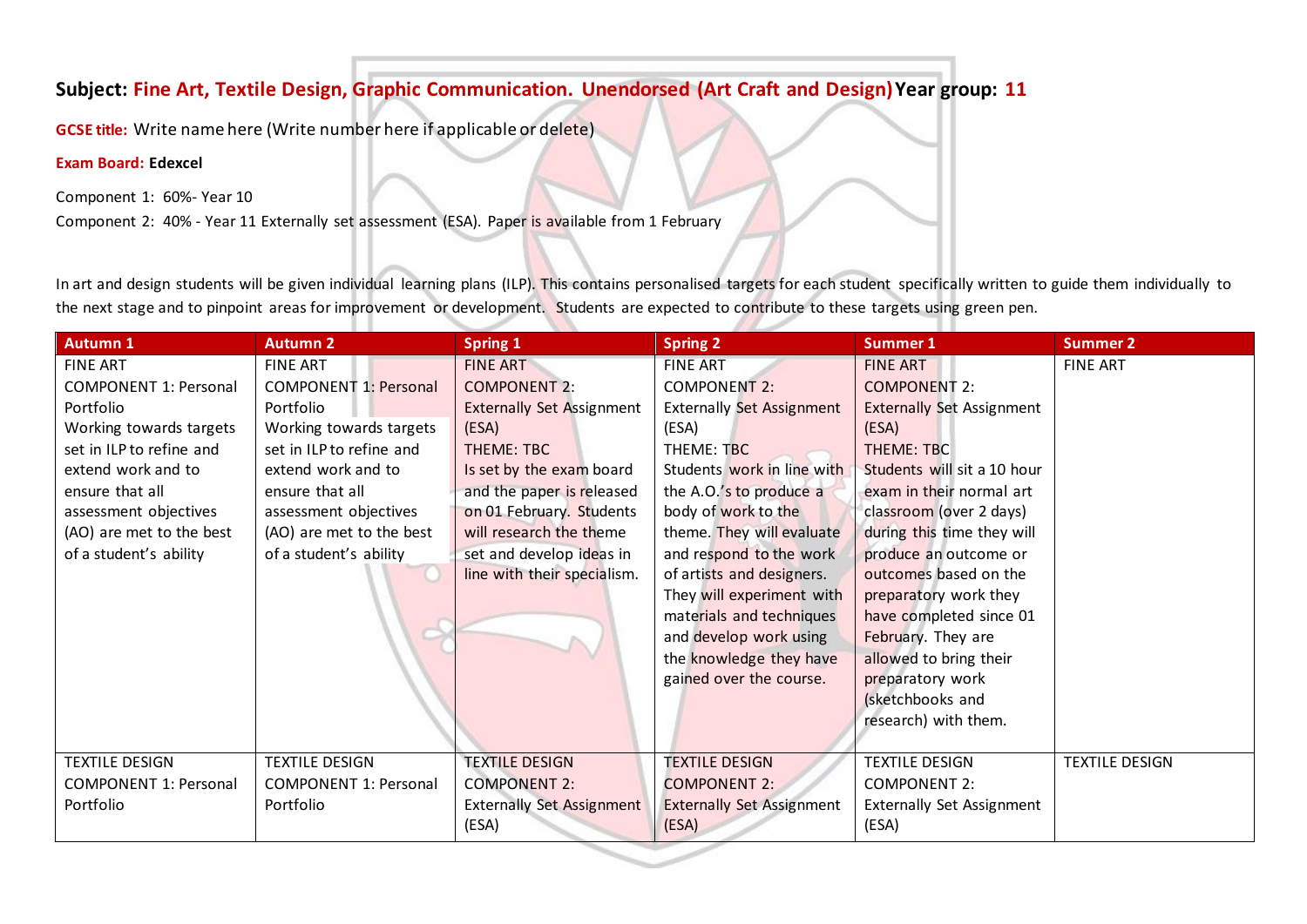| Working towards targets<br>Working towards targets<br>set in ILP to refine and<br>extend work and to<br>ensure that all<br>assessment objectives<br>(AO) are met to the best<br>of a student's ability.                                                                                                               | set in ILP to refine and<br>extend work and to<br>ensure that all<br>assessment objectives<br>(AO) are met to the best<br>of a student's ability.                                                                                                                                                                                | Is set by the exam board<br>and the paper is released<br>on 01 February. Students<br>will research the theme<br>set and develop ideas in<br>line with their specialism.                                                                                                                         | <b>THEME: TBC</b><br>Students work in line with<br>the A.O.'s to produce a<br>body of work to the<br>theme. They will evaluate<br>and respond to the work<br>of artists and designers.<br>They will experiment with<br>materials and techniques<br>and develop work using<br>the knowledge they have<br>gained over the course.                                                                                                        | THEME: TBC<br>Students will sit a 10 hour<br>exam in their normal art<br>classroom (over 2 days)<br>during this time they will<br>produce an outcome or<br>outcomes based on the<br>preparatory work they<br>have completed since 01<br>February. They are<br>allowed to bring their<br>preparatory work<br>(sketchbooks and<br>research) with them.                                                                                                               |                                 |
|-----------------------------------------------------------------------------------------------------------------------------------------------------------------------------------------------------------------------------------------------------------------------------------------------------------------------|----------------------------------------------------------------------------------------------------------------------------------------------------------------------------------------------------------------------------------------------------------------------------------------------------------------------------------|-------------------------------------------------------------------------------------------------------------------------------------------------------------------------------------------------------------------------------------------------------------------------------------------------|----------------------------------------------------------------------------------------------------------------------------------------------------------------------------------------------------------------------------------------------------------------------------------------------------------------------------------------------------------------------------------------------------------------------------------------|--------------------------------------------------------------------------------------------------------------------------------------------------------------------------------------------------------------------------------------------------------------------------------------------------------------------------------------------------------------------------------------------------------------------------------------------------------------------|---------------------------------|
| <b>GRAPHIC</b><br><b>COMMUNICATION</b><br><b>COMPONENT 1: Personal</b><br>Portfolio<br>THEME:<br>Typography<br>Students are familiarised<br>with the rules of<br>typography. They use<br>Adobe Illustrator (AI)<br>to make selections. They<br>research, respond to and<br>evaluate work of artists<br>and designers. | <b>GRAPHIC</b><br><b>COMMUNICATION</b><br><b>COMPONENT 1: Personal</b><br>Portfolio<br>Typography<br>Students are able to<br>choose and download<br>appropriate fonts. They<br>are aware of layout and<br>relevant placement of<br>text. They are introduced<br>to logo design and create<br>a logo and poster for a<br>charity. | <b>GRAPHIC</b><br><b>COMMUNICATION</b><br><b>COMPONENT 2:</b><br><b>Externally Set Assignment</b><br>(ESA)<br>THEME:<br>Is set by the exam board<br>and the paper is released<br>on 01 February. Students<br>will research the theme<br>set and develop ideas in<br>line with their specialism. | <b>GRAPHIC</b><br><b>COMMUNICATION</b><br><b>COMPONENT 2:</b><br><b>Externally Set Assignment</b><br>(ESA)<br>THEME: TBC<br>Students work in line with<br>the A.O.'s to produce a<br>body of work to the<br>theme. They will evaluate<br>and respond to the work<br>of artists and designers.<br>They will experiment with<br>materials and techniques<br>and develop work using<br>the knowledge they have<br>gained over the course. | <b>GRAPHIC</b><br><b>COMMUNICATION</b><br><b>COMPONENT 2:</b><br><b>Externally Set Assignment</b><br>(ESA)<br>THEME: TBC<br>Students will sit a 10 hour<br>exam in their normal art<br>classroom (over 2 days)<br>during this time they will<br>produce an outcome or<br>outcomes based on the<br>preparatory work they<br>have completed since 01<br>February. They are<br>allowed to bring their<br>preparatory work<br>(sketchbooks and<br>research) with them. | <b>GRAPHIC</b><br>COMMUNICATION |

 $\mathbb{R}$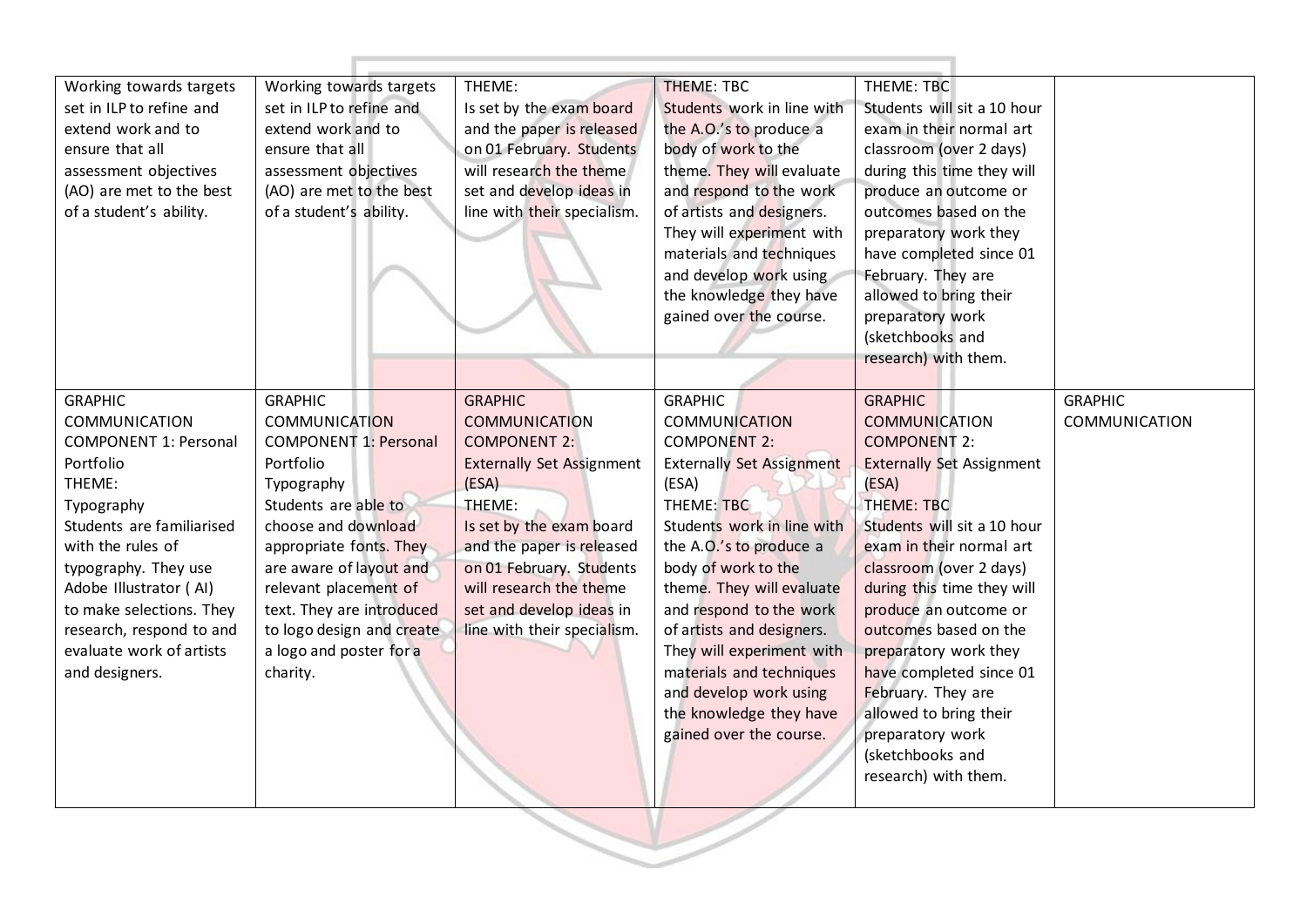| ART, CRAFT AND DESIGN        | ART, CRAFT AND DESIGN        | ART, CRAFT AND DESIGN            | ART, CRAFT AND DESIGN            | ART, CRAFT AND DESIGN            | ART, CRAFT AND DESIGN |
|------------------------------|------------------------------|----------------------------------|----------------------------------|----------------------------------|-----------------------|
| <b>COMPONENT 1: Personal</b> | <b>COMPONENT 1: Personal</b> | <b>COMPONENT 2:</b>              | <b>COMPONENT 2:</b>              | <b>COMPONENT 2:</b>              |                       |
| Portfolio                    | Portfolio                    | <b>Externally Set Assignment</b> | <b>Externally Set Assignment</b> | <b>Externally Set Assignment</b> |                       |
| Working towards targets      | Working towards targets      | (ESA)                            | (ESA)                            | (ESA)                            |                       |
| set in ILP to refine and     | set in ILP to refine and     | THEME:                           | THEME: TBC                       | THEME: TBC                       |                       |
| extend work and to           | extend work and to           | Is set by the exam board         | Students work in line with       | Students will sit a 10 hour      |                       |
| ensure that all              | ensure that all              | and the paper is released        | the A.O.'s to produce a          | exam in their normal art         |                       |
| assessment objectives        | assessment objectives        | on 01 February. Students         | body of work to the              | classroom (over 2 days)          |                       |
| (AO) are met to the best     | (AO) are met to the best     | will research the theme          | theme. They will evaluate        | during this time they will       |                       |
| of a student's ability       | of a student's ability       | set and develop ideas in         | and respond to the work          | produce an outcome or            |                       |
|                              |                              | line with their specialism.      | of artists and designers.        | outcomes based on the            |                       |
|                              |                              |                                  | They will experiment with        | preparatory work they            |                       |
|                              |                              |                                  | materials and techniques         | have completed since 01          |                       |
|                              |                              |                                  | and develop work using           | February. They are               |                       |
|                              |                              |                                  | the knowledge they have          | allowed to bring their           |                       |
|                              |                              |                                  | gained over the course.          | preparatory work                 |                       |
|                              |                              |                                  |                                  | (sketchbooks and                 |                       |
|                              |                              |                                  |                                  | research) with them.             |                       |
|                              |                              |                                  |                                  |                                  |                       |

#### **Assessment**

GCSE – In class folder assessments. Students should refer to their ILP (Individual Learning Plan). These are placed in their folders. Internal standardisation occurs termly to ensure consistency across the art and design specifications.

## **Skills developed through the year:**

- Analysis of artists' work
- Responding to the work of artists and designers
- Experimenting with materials and techniques. Refining work and skills
- Realising their own ideas visually.

#### **Extra-Curricular Opportunities:**

After school classes (days will differ according to individual staff)

### **Resources to support independent learning – Include titles of text/revision books and useful other resources:**

 $\cup$ 

Examination Board textbooks